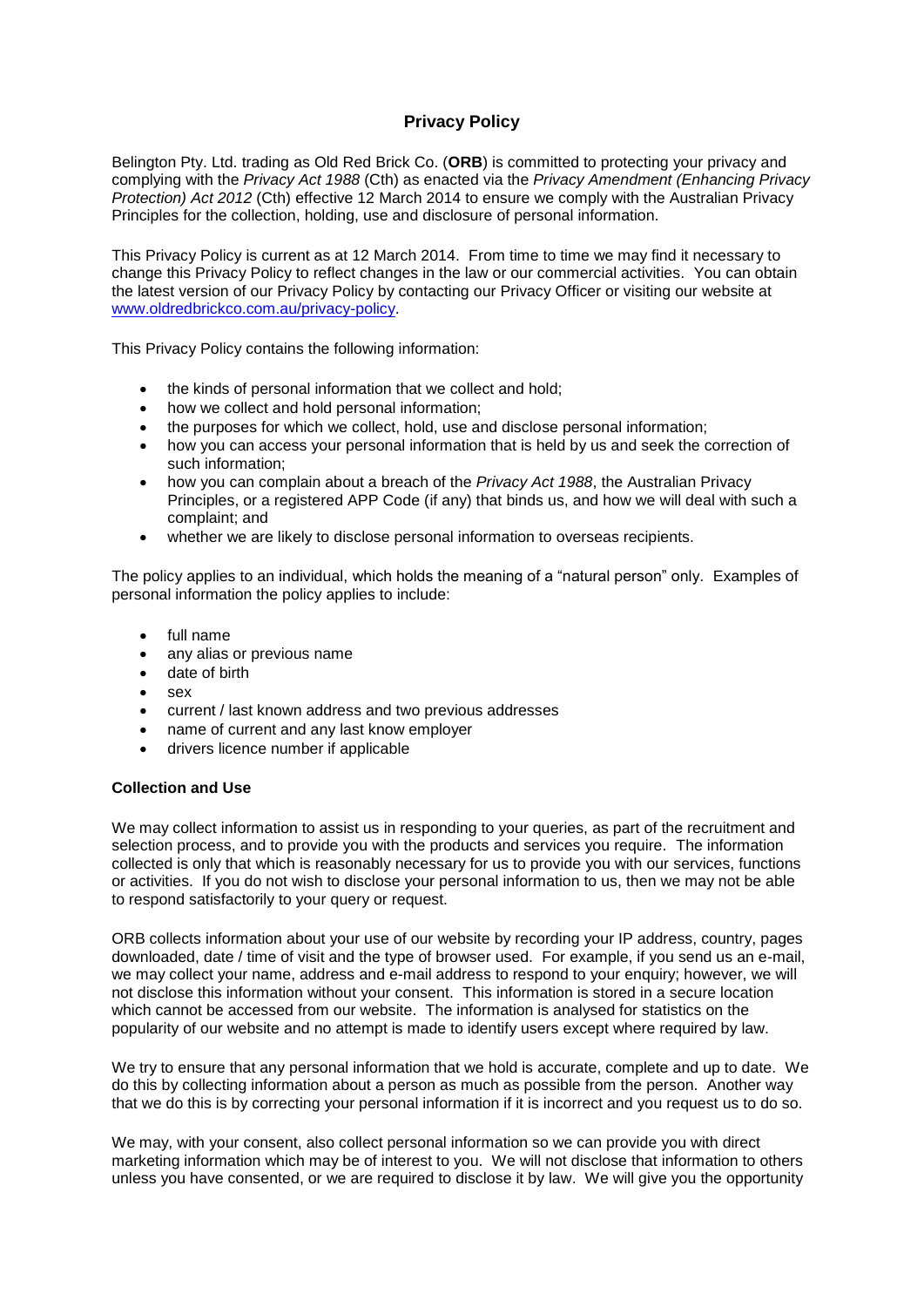not to receive this marketing information when we collect your details or on occasions when we send such material to you. We continue to be bound by the *SPAM Act 2003* (Cth) and the *Do Not Call Register Act 2006* (Cth) when we undertake direct marketing and we comply with the provisions of these Acts.

Where an individual has consented to the use or disclosure of personal information, we shall only use that information for the primary purpose for which it was collected. We may use the information for a related secondary purpose such as:

- it is required to be disclosed by law,
- it is reasonably required by a law enforcement agency or body, including any court or tribunal;
- there is a serious threat to public health, safety or interest;
- it is necessary to prevent, detect or investigate improper conduct;
- any other exception such as a permitted general situation or permitted health situation that is set out in the *Privacy Act 1988*, or
- consent has been given by you for its' release.

Should we use the information for a secondary purpose, ORB will maintain a written note of its' use.

## **AdWords Remarketing**

This website may use the Google AdWords remarketing service to advertise on third party websites (including Google) to previous visitors to our site. It could mean that we advertise to previous visitors who haven't completed a task on our site, for example using the contact form to make an enquiry. This could be in the form of an advertisement on the Google search results page, or a site in the Google Display Network. Third-party vendors, including Google, use cookies to serve ads based on someone's past visits to our website. Of course, any data collected will be used in accordance with this Privacy Policy and Google's privacy policy.

You can set preferences for how Google advertises to you using the Google Ad Preferences page, and if you want to you can opt out of interest-based advertising entirely by cookie settings or permanently using a browser plugin.

#### **Web Site Cookies**

We may use remarketing and other audiences' features to reach people who have previously visited our website. The purpose is to help match interests relevant to you. This means we or third parties may show ads across our site. It is possible to opt out of these advertising cookies. For more information visit [www.privacychoice.org](http://www.privacychoice.org/) or other relevant sites.

## **Anonymity and Pseudonymity**

You may wish to deal with us anonymously or using a pseudonym (a false name that is not your actual name), for example, if you wish to make an enquiry about the availability or price of a particular product. In these circumstances we will respond to your query without seeking to collect personal information about you. However, in those circumstances where it is impracticable for us to deal with you if you do not identify yourself, then we are not obliged to give you the option of anonymity or of using a pseudonym. We will inform you if we believe that such a situation exists. If you choose not to provide us with personal information then we may not be able to provide you with the good or service that you seek.

## **Disclosure**

We do not sell or disclose the personal information that we hold to any person outside ORB for direct marketing by that other person. Personal information that we hold may be exchanged to related parties of ORB. This disclosure is permitted by the *Privacy Act 1988*. Personal information that we hold may be disclosed to agents or contractors who act on our behalf to collect debts or recover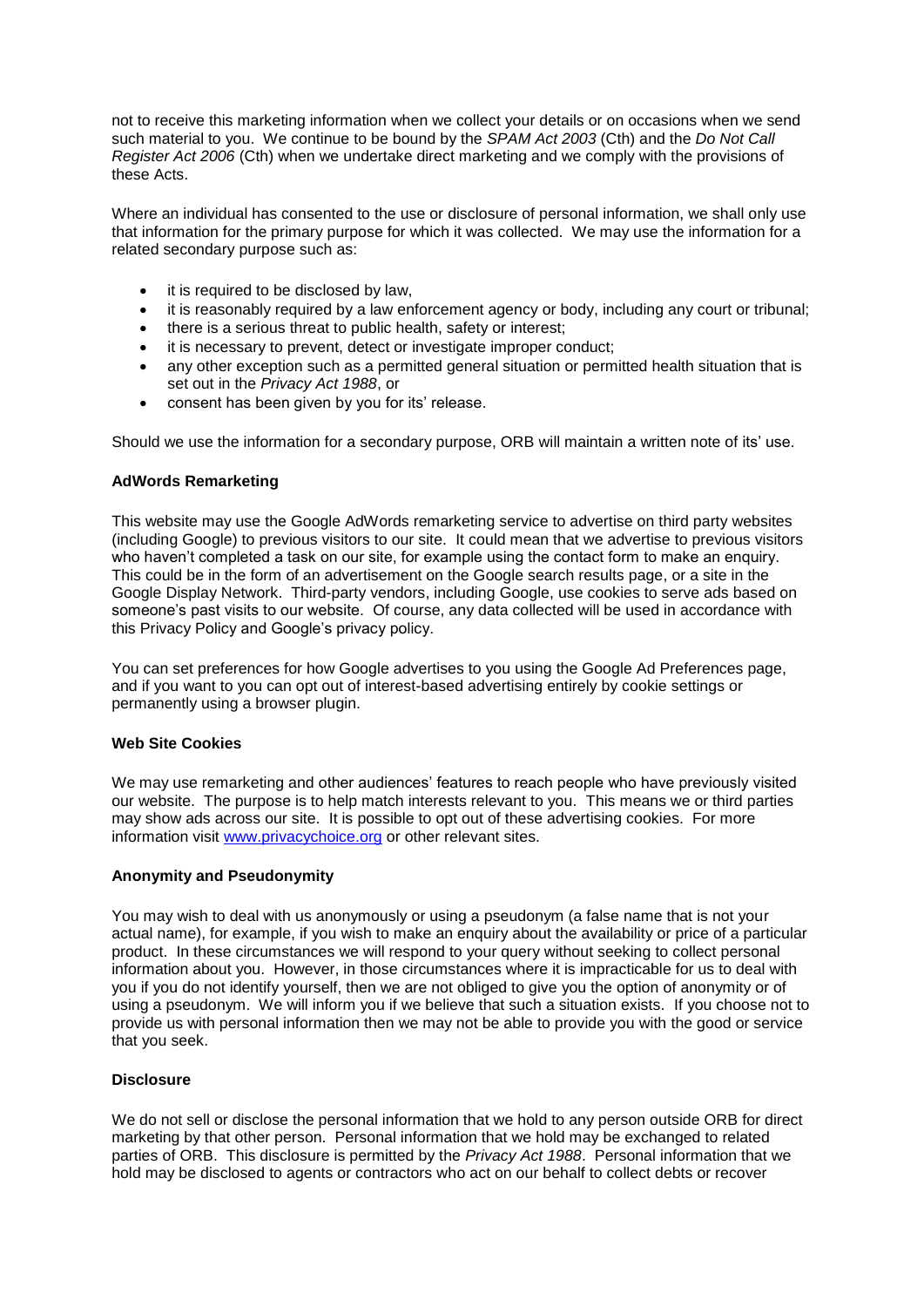goods and to service contractors and companies that provide support to our customers. We may also disclose personal information to our solicitors and accountants. The identity of these people may change from time to time. We are not likely to disclose personal information to overseas recipients.

Any unsolicited information ORB receives, that could not have been collected as if we had solicited ourselves, will be destroyed unless after notifying you, we are advised we may hold the information. The information will then be stored and managed in compliance with the remainder of the Privacy Principles.

### **Security**

ORB shall take reasonable steps to protect personal or sensitive information we hold from misuse, loss, unauthorised access, modifications or disclosure.

Where personal or sensitive information is stored (either electronically or by other means), information will be identified as being "confidential" and access shall be restricted through either lockable storage or electronic password.

ORB has internal computer access policies and procedures that require staff to follow the Australia Privacy Principles, including specifically, security of personal information.

Where identifiers are used, they shall not use an individual's tax file number or other number which has been assigned by a government agent or agency.

### **Destruction**

Personal or sensitive information which is collected shall be destroyed or de-identified once it is no longer required for its primary purpose, including information collected as part of the recruitment process.

Documents will be destroyed either through the use of a shredding device, or disposed of in a secured bin for collection by an approved document management organisation.

Electronic files containing personal or confidential information shall be erased. ORB has internal computer access policies and procedures that require staff to follow the Australian Privacy Principles, including specifically, when advised, the requirement to suitably and efficiently destroy personal information.

#### **Your Access to Information**

The *Privacy Act 1988* provides you with access to personal information held about you and you may ask us to correct inaccurate information if required. You may be charged a fee for accessing your personal information and will need to establish your identity and right to that information. Requests for access should be directed to our Privacy Officer.

Access to personal information held on an individual will be provided except to the extent that:

- providing access would pose a serious threat to the life, health or safety of any individual, or to public health or public safety;
- providing access would have an unreasonable impact on the privacy of other individuals;
- the request for access is frivolous or vexatious;
- providing access would be unlawful;
- providing access would reveal commercially sensitive information; or
- other exclusions as provided for or required by the Australian Privacy Principles.